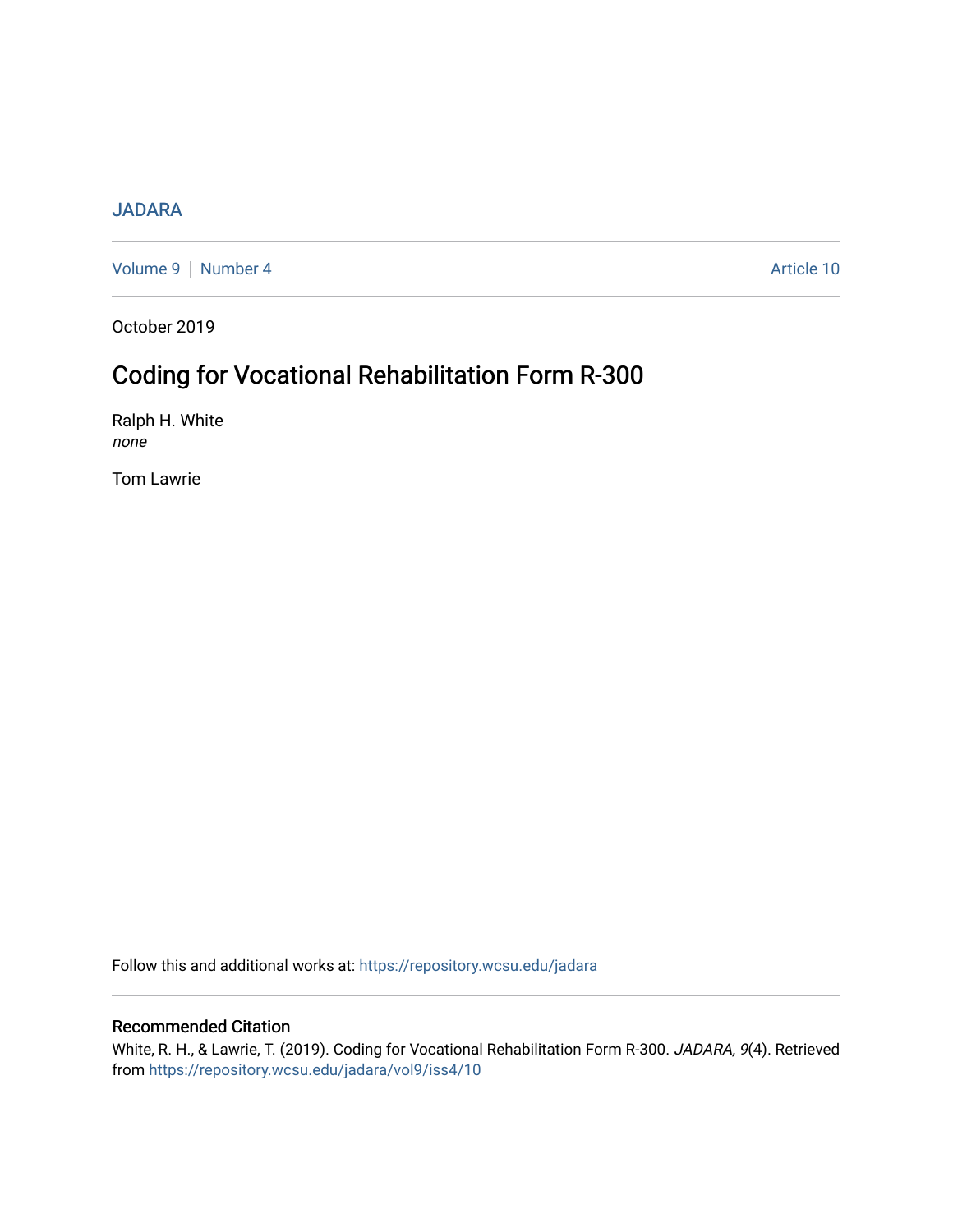## V

## CODING FOR VOCATIONAL REHABILITATION FORM R-300

### Leader: Ralph H. White

Recorder: TomLawrie

Charge: To propose guidelines for coding hearing impairments which will promote a system which will he clear and comprehensible.

### INTRODUCTION

There are no federal guidelines which explain how the disability codes for persons with hearing impairments (200-229) are to be utilized by state voca tional rehabilitation agencies in coding the R-300 form. Surveys of state rehab ilitation agencies have revealed that there is a great deal of variance in factors considered when coding hearing impaired clients on the R-300. Most of the states have indicated that they do not have written guidelines for the application of codes for deaf and hard-of-hearing clients. There is a tremendous variance in the content of those states that do have written guidelines. For example, one state responding to the PRWAD Coordinator's survey indicated that any per son with an unaided 60dB loss in the better ear was coded as being deaf. An other state indicated that the dB loss must be 80 dB in the better ear before a client is coded as being deaf.

It is doubtful that the statistics reported by RSA on the numbers of deaf and hard-of-hearing clients served and rehabilitated are accurate because of the differences in the various states in their coding procedures.

#### RESULTS

After a great deal of debate and discussion, it was agreed that this work shop could not resolve the problems of coding hearing impairments in a way that would be meaningful, realistic and not difficult for general counselors to use and which would minimize differences in recording and reporting among states.

The following coding system was brought by one of the participants. This system was also considered by most participants to have certain merits.

1